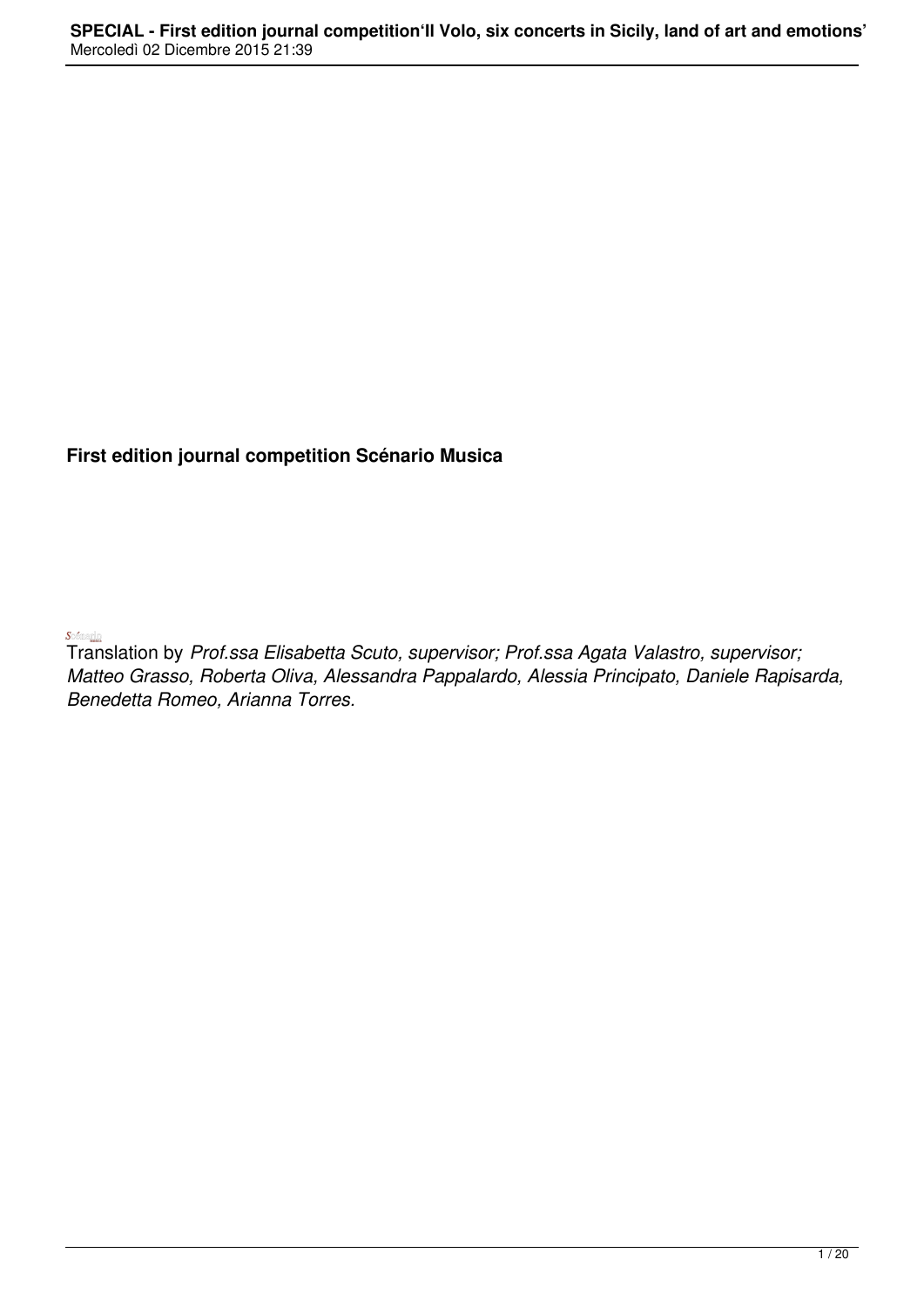Patrocinio gratuito Order of Journalists of Sicily

Patrocinio gratuito Acireale



News

FB : Il VOLO, sei concerti in Sicilia tra arte ed emozioni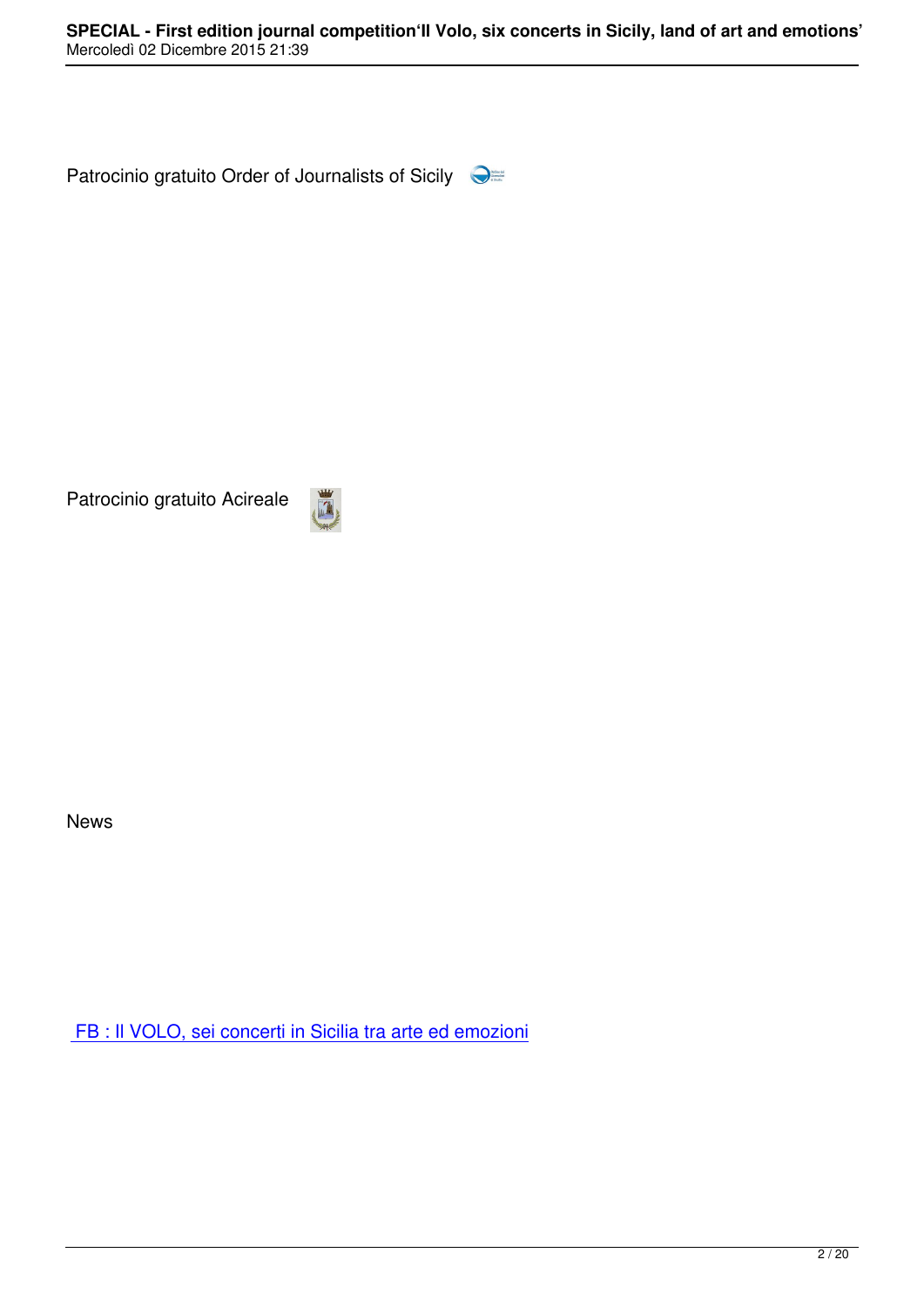**Youtube VIDEO**

**First edition journal competition Scénario musica** 

for young people between 13 and 20 years

with a special section open to everyone, no age limits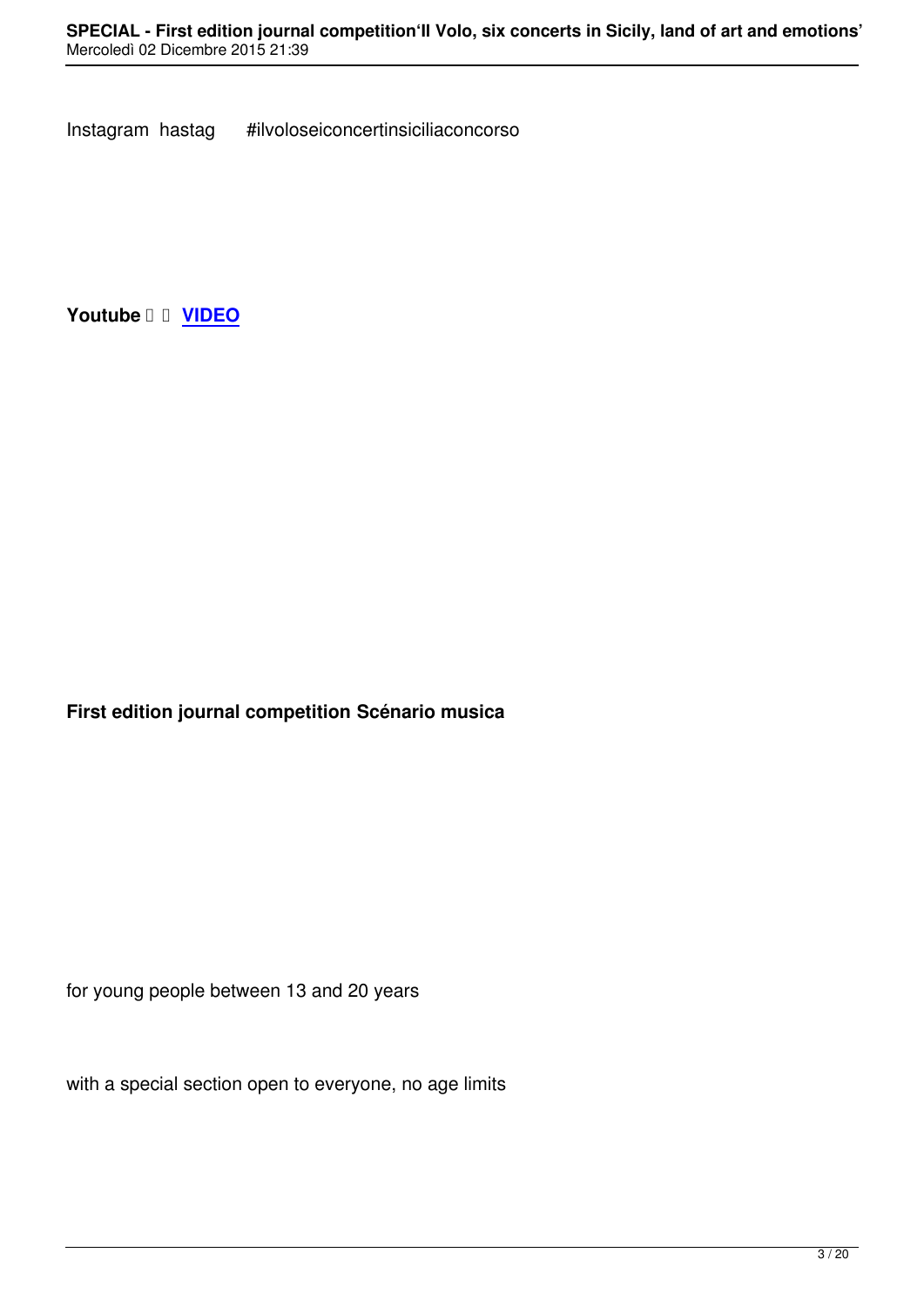'Il Volo, six concerts in Sicily, land of art and emotions'

''Il Volo, Piero Barone, Ignazio Boschetto, Gianluca Ginoble.

Six concerts in archaeological and historical sites in Sicily, like the Valley of the Temples

in Agrigento, the Ancient theatre in Taormina and the Verdura theatre in Palermo.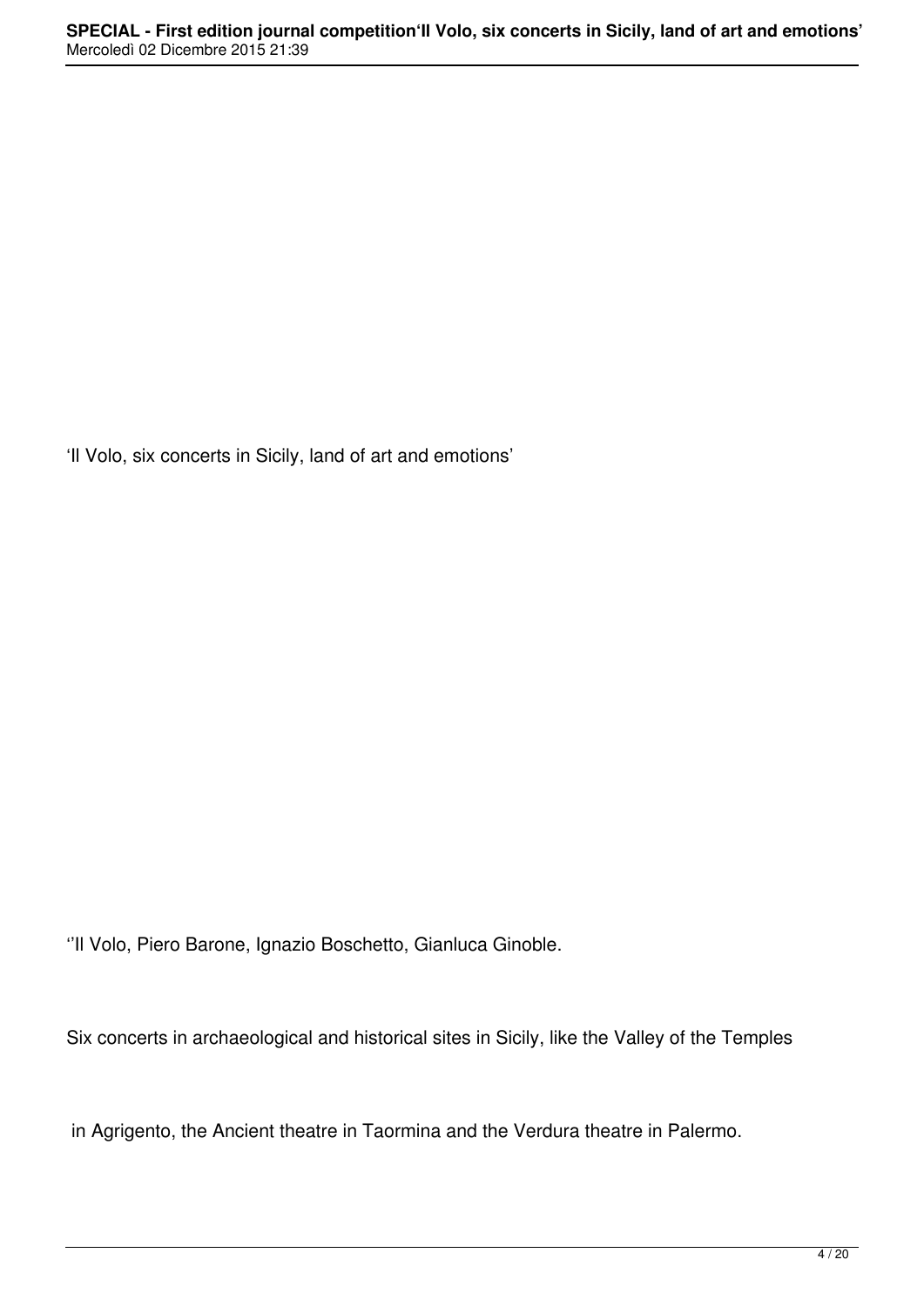A mix of emotions, music and interludes in the Sicilian and Abruzzese dialects are enjoyed by the audience"

## **The initiative**

-It is in line with the proposals of the ODG (National Order of Journalists) that promotes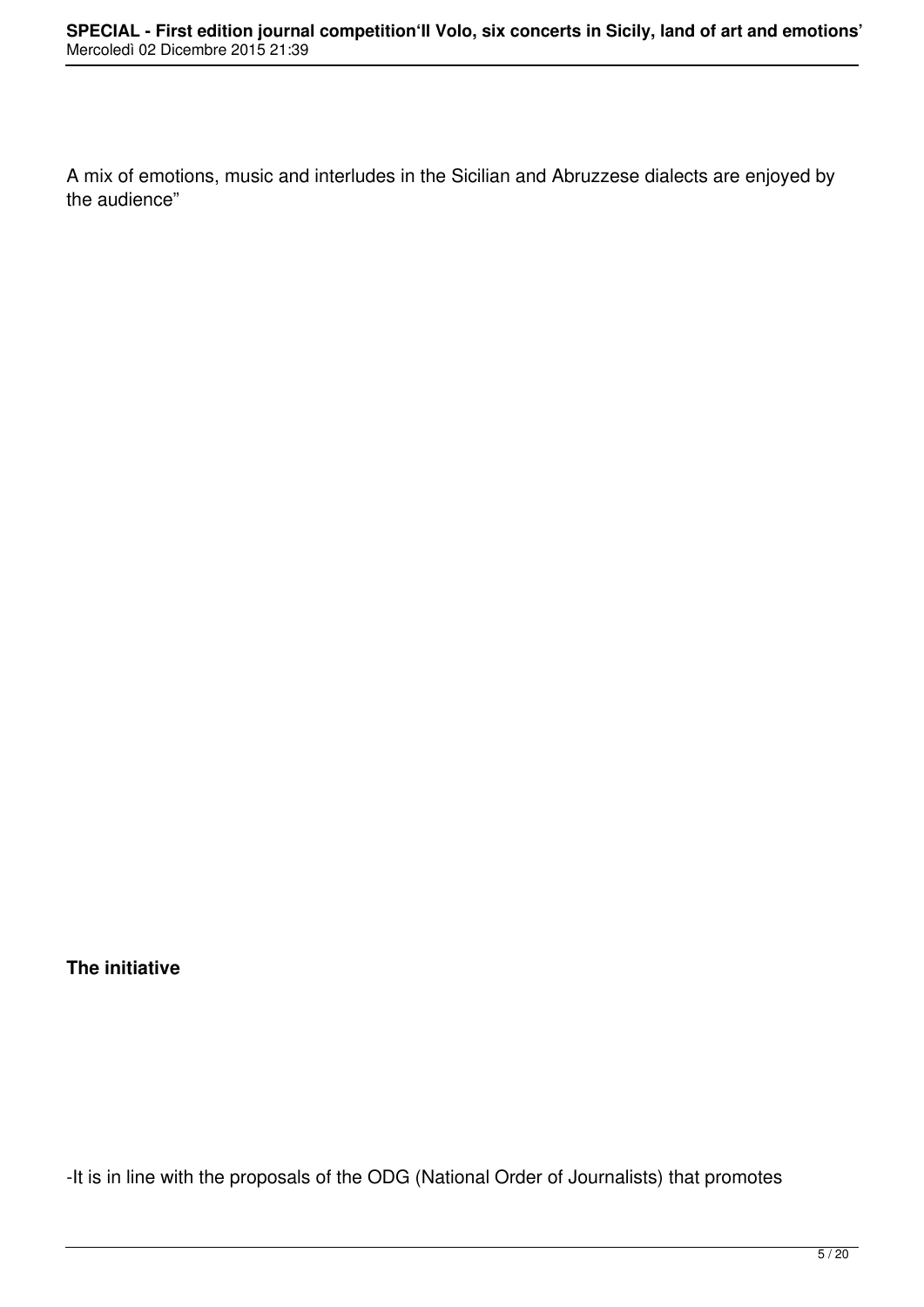magazine reading among young people, a correct way of reporting as well as the development of journalism as a means of socialization and a continue updating of communicative language ( www.odg.it

–section 'School newspaper').

Moreover

It is in line with the Miur (Italian Ministry of Education, University and Research) for the diffusion of music on all educational levels and the selection of the writing task that is an article writing task typology that is either a short story or a newspaper article following the some guidelines as those of the Italian State Final exam.

**Categories**

**-First Category** : Aimed at young people between the ages of 13 to 15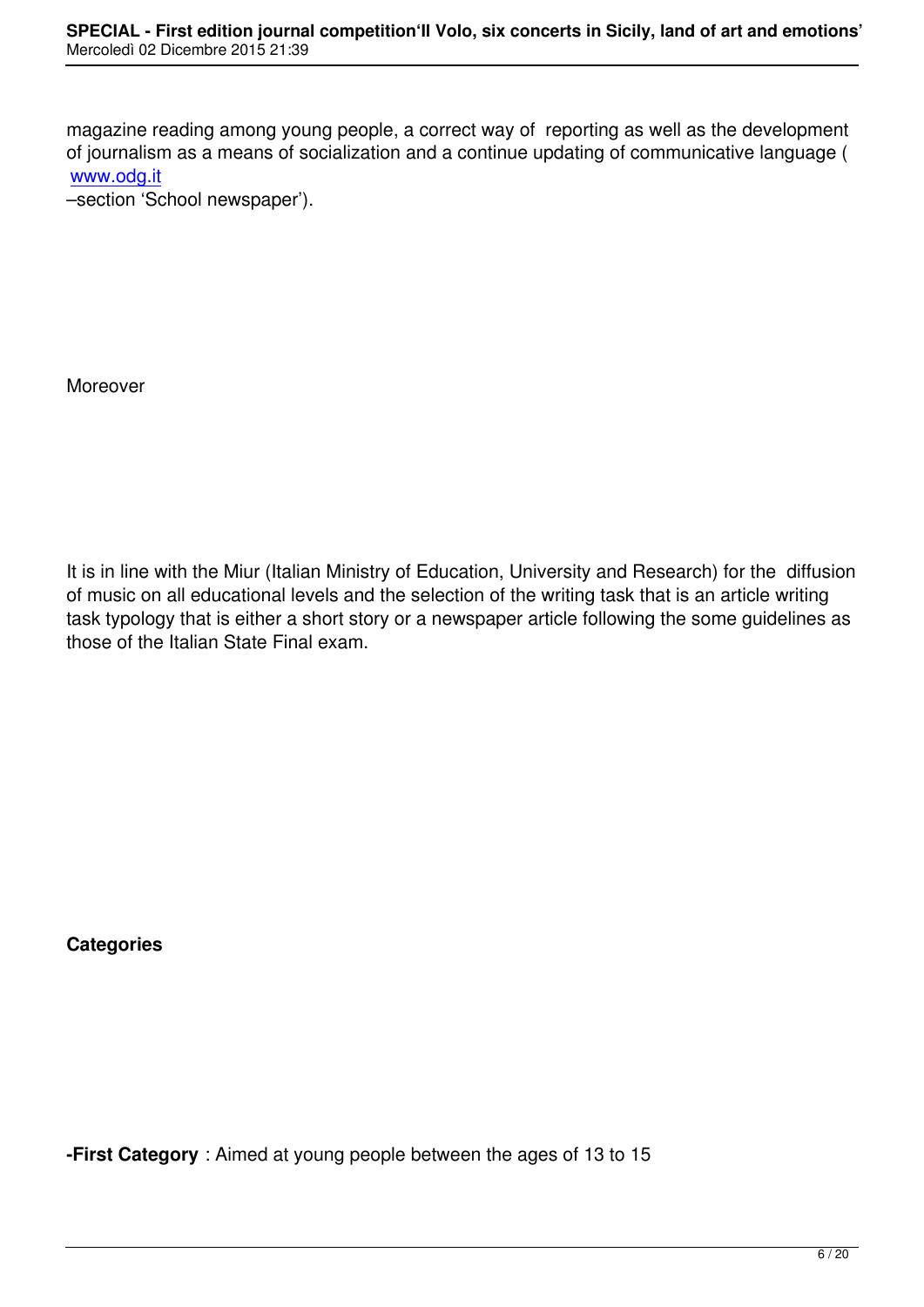For them is required the drafting of a new story, with the descriptive characters of people and places expositive and narrative with expressive emotional elements.

The texts, with title and summary, have to be accompanied by two original, unpublished pictures of IL VOLO in concert, inserted into an archeological, artistic setting or context. Pictures have to be with autor's logo ( selfies and photomontages are exluded)

**-Second Category**: Aimed at young people between the ages of 16 to 20

A draft of an unpublished short story is required or an unpublished newspaper article, that should contain the characteristics listed above regarding the inclusion of people and places. It should be expositive and its narrative have descriptive-emotional elements. There should be discussion, evaluation and evidence of justified opinions.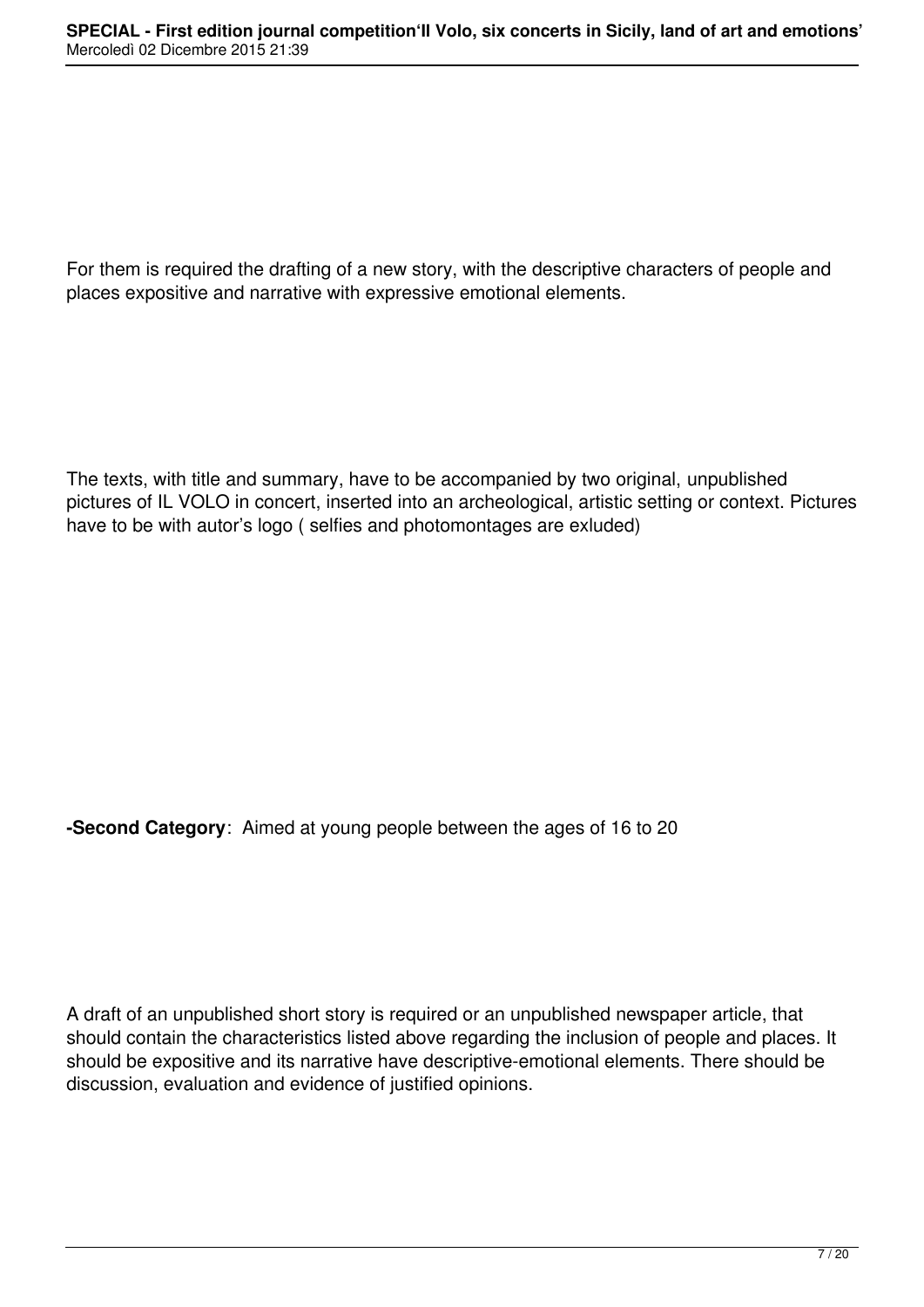The text should be accompanied by two unpublished photographs of IL VOLO in concert, inserted into an archeological and artistic setting or context. There should be a photograph of the logo of the author (selfies or photomontages are excluted)

**-Special Category** – open to all regardless of age (excluding journalists or teachers)

A draft of an unpublished short story is required or an unpublished newspaper article that should include the following characteristics: descriptions of people and places, expositive and narrative in content and descriptive-emotional in nature. It should include discussion, evaluation and opinions which are opportunely supported.

The text must be accompanied by two photographs, as yet unpublished, of IL VOLO in concert, in an archeological/artistic setting. Photographs of the logo of the author (excluding selfies or photomontage).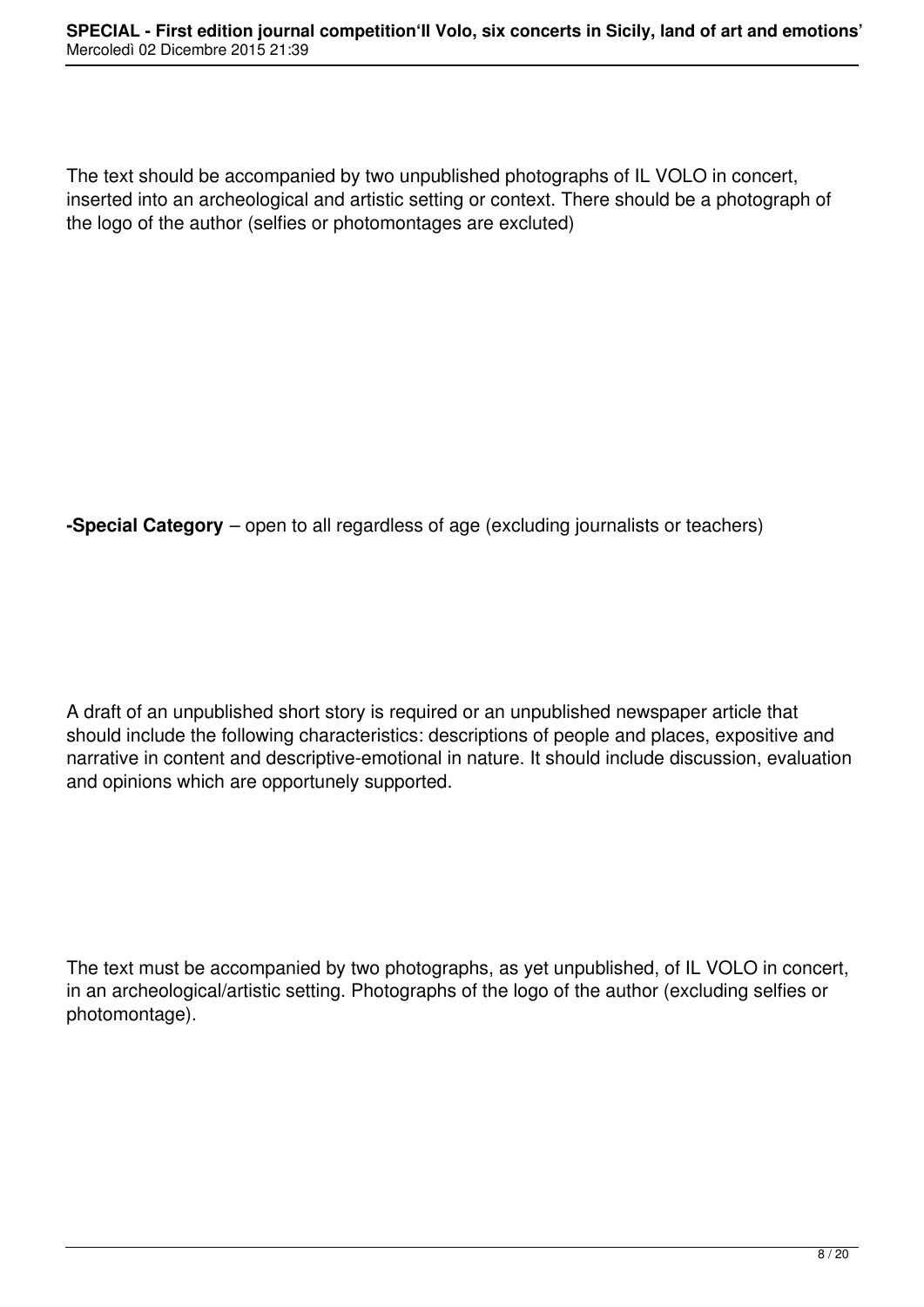-Please note that the compositions should be the author's own work, any quotations must include the source of reference; as the judging panel has the right to exclude work which does not follow these guidelines.

-Regarding photographs, those which are under copyright are excluded as are those taken from websites with or without free access. Apart from the exclusion of selfies and photomontages, those photographs which have been adjusted are not to be included. The use of photographs in which light, contrast or color has been changed is permitted.

-In all cases, photographs are considered complimentary to the written text submitted in the competition and are only considered an elaboration and not evaluation a newspapers

# **Submission and dates**

All entries must be in PDF format in an:

11 point Calibri font, 930 words.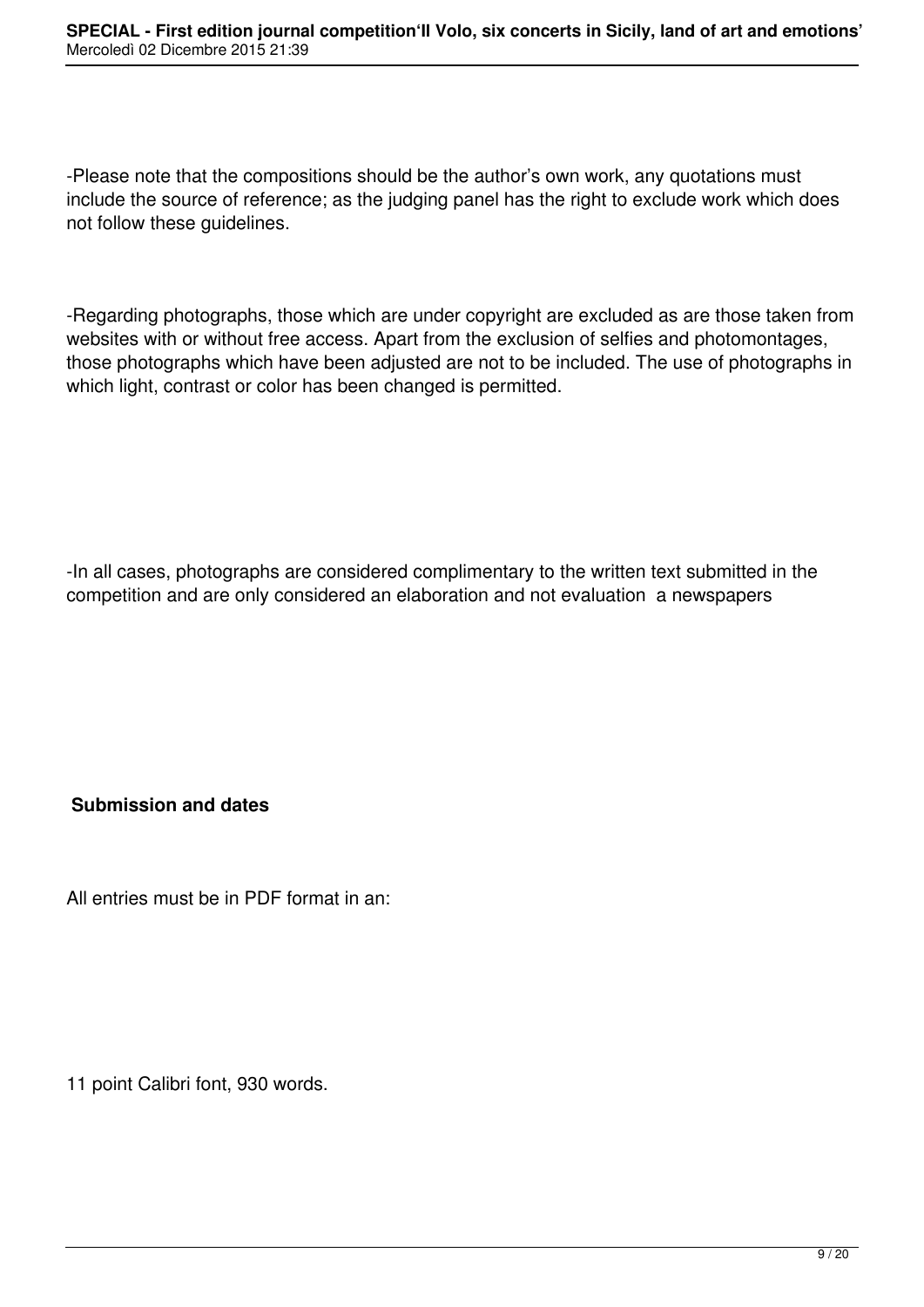The first section must include a Title and Index.

The second and special section must include a subheading, Title and Index.

Photos can be in color, B/W, digital or analogic computerized format, with jpg or jpeg expansion, in 150 dpi.

Correlated by:

Productions must include name, surname, consent to the use of personal data (see data sheet), attachment 1, enrollment form.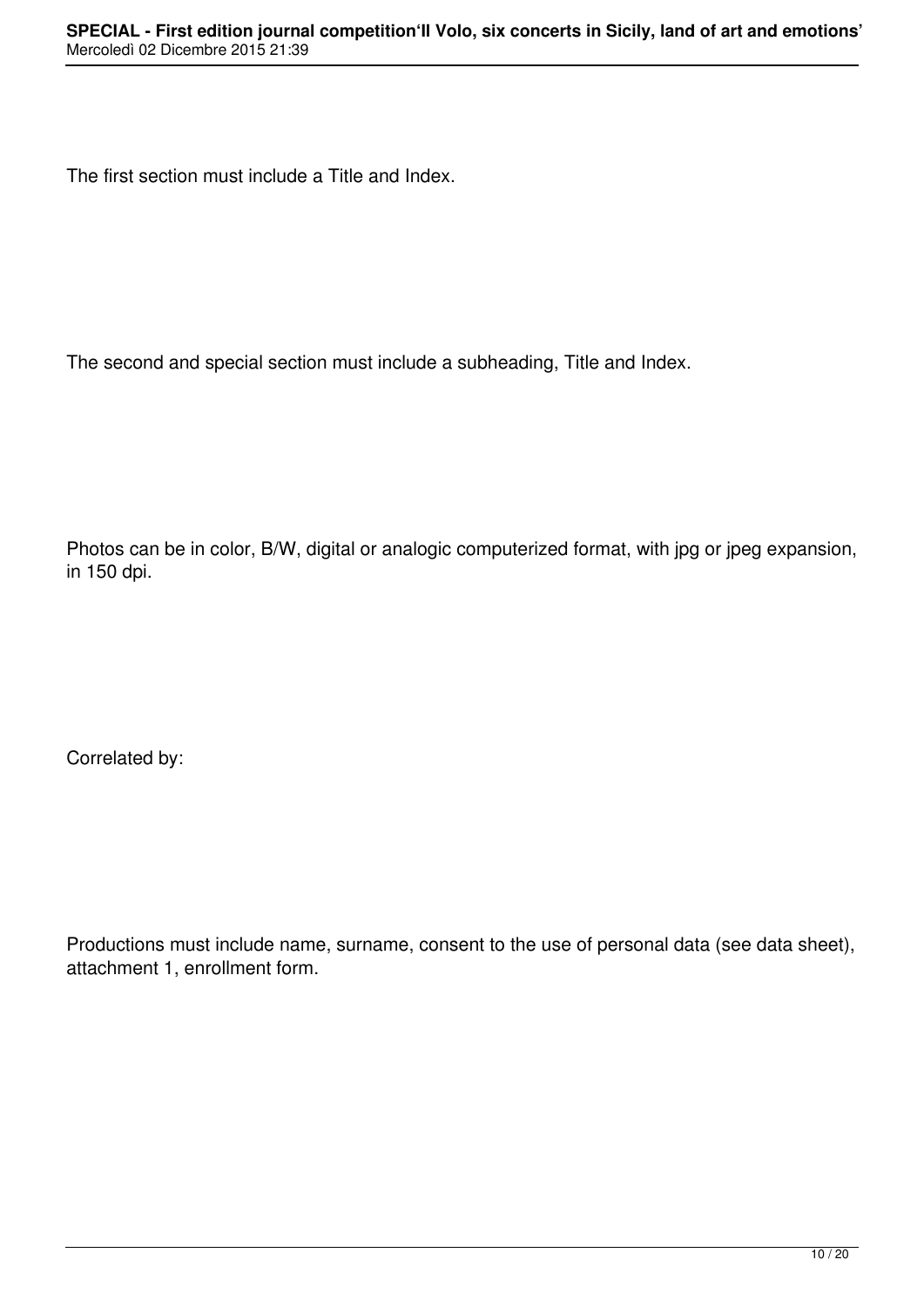**Duty's date**

 **Duty's date was established for the** 

**31 January 2016**

Deadline for application to be submitted by: Email: certamen@scenariomusica.com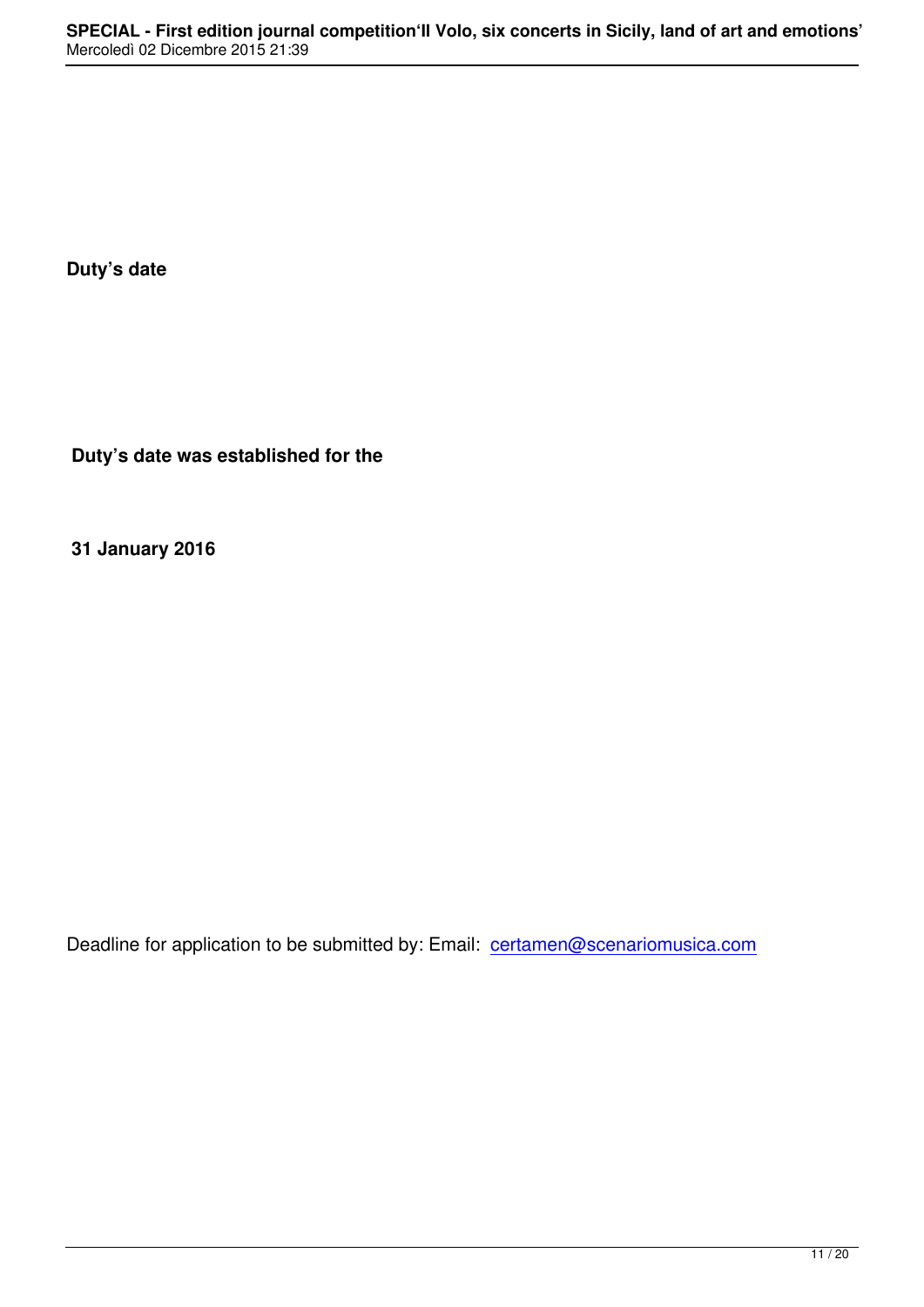### **Notification of winners**

Winners will be contacted by email or telephone and results will be published on the magazine website.

### **Note**

All material and photos submitted will remain the property of the editor of Scénario musica. We reserve the right to reproduce and or exploit for reason educational or publicity the material without compensation to authors.

 Essays might be published on the website,as well as used for the realization of exhibitions or initiatives for educational and publicity purposes.

We reserve the right to create booklets with the productions sent. Submission of retries participant in the contest implies the possession of all rights to personal data provided by the editor all responsibilities or costs to the content of the service.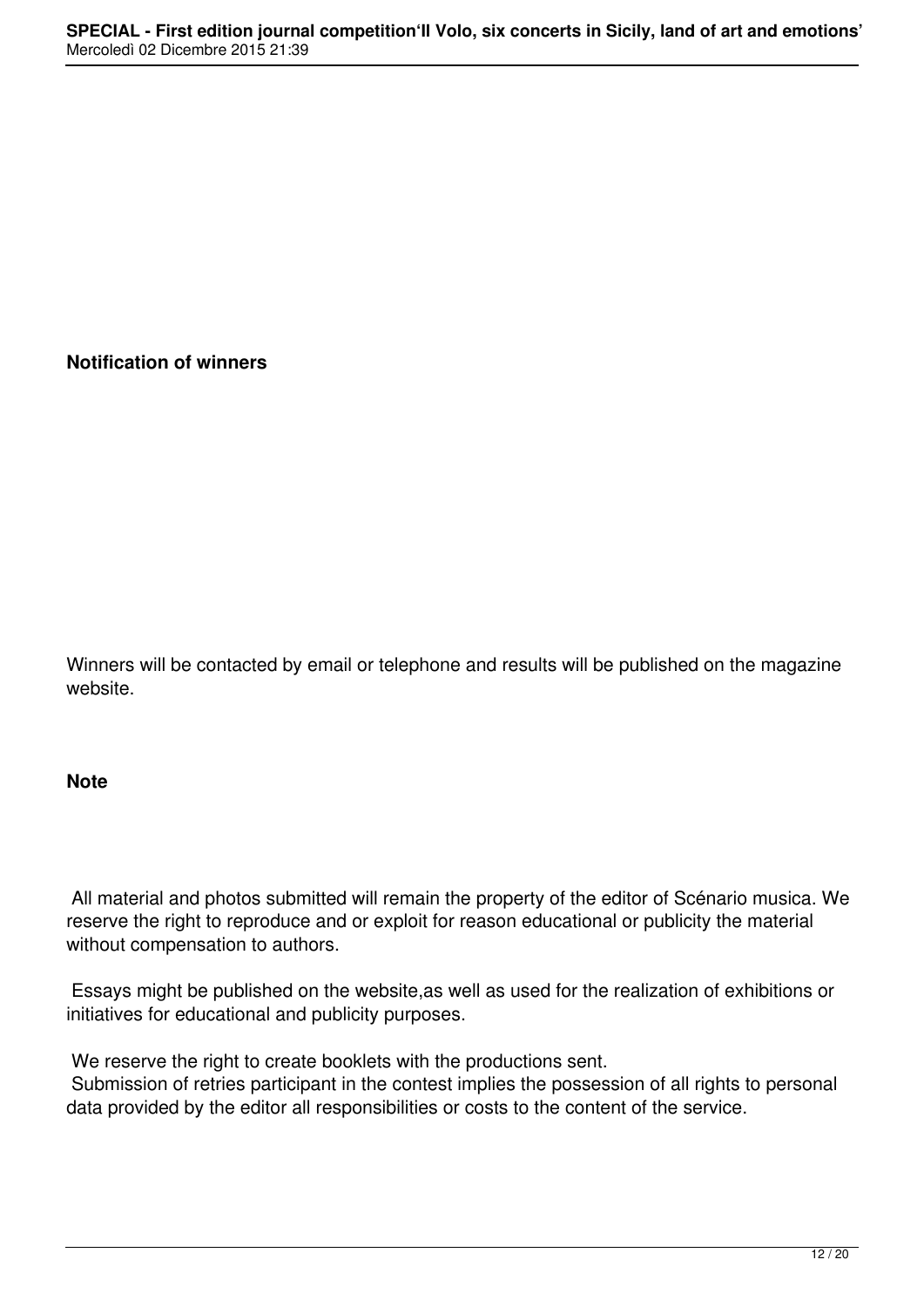## **Judges**

President, a journalist of OdG (order journalists Sicily)

Journalist from Acireale and/or Catania; Naro and/or Agrigento; Marsala and/or Palermo.

Teachers from Acireale, Naro, Marsala.

A member of "Il Volo Naro Fan Club" [*have to be evaluated*]

Members of other Fan clubs "Il Volo" [*have to be evaluated*]

P.S. Naro (AG) is Piero Barone's hometown; Marsala (PA) is Ignazio Boschetto's hometown.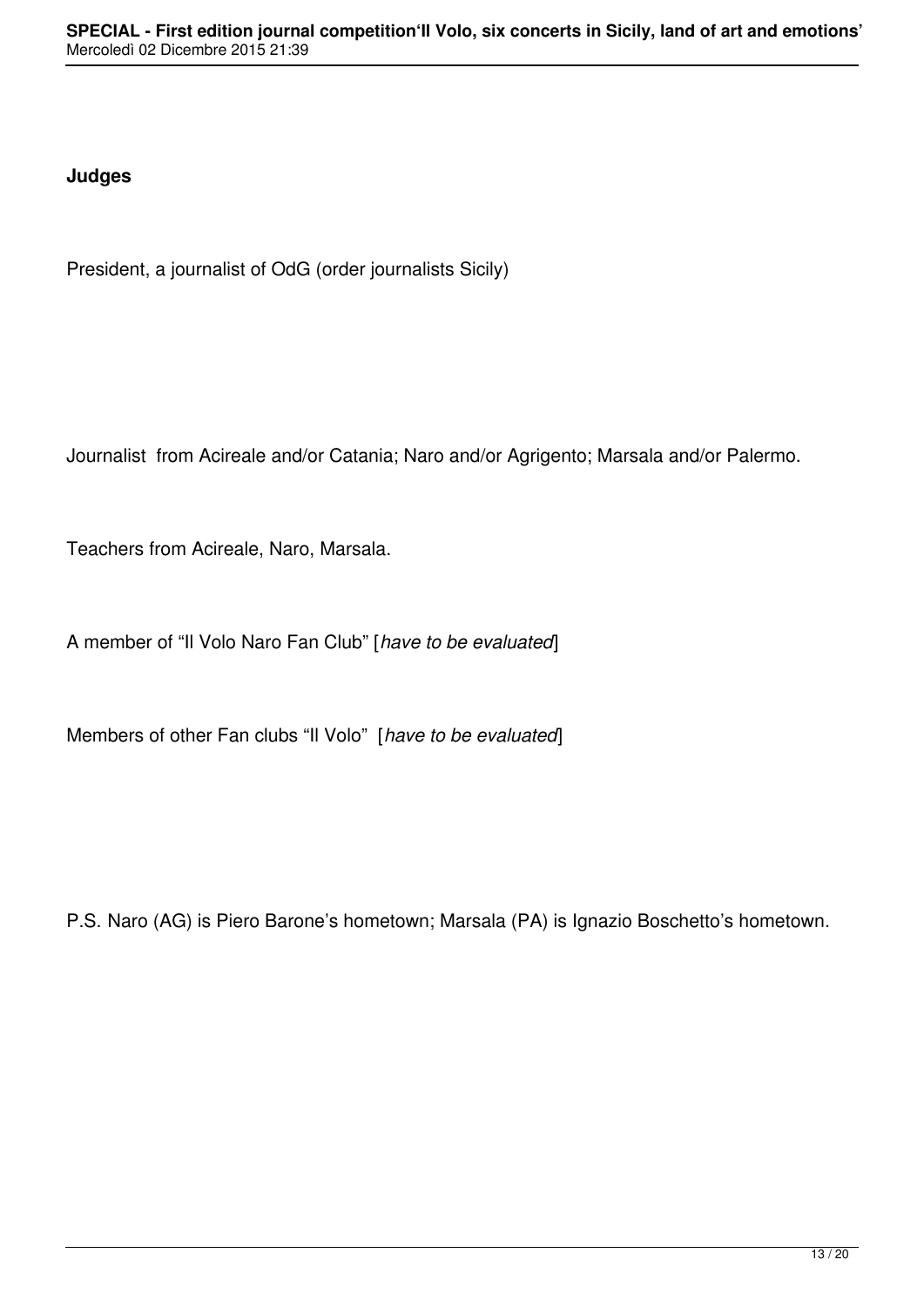#### **Assesment**

Common criteria will be used to access the entries. Judges can also use criteria adepted in the Italian State Examination.

#### **Prizes**

For the first three winners in all three categories:

The winning submissions will be published in the magazine *Scénario musica*.

A plaque.

-[*other prize to be decided* ]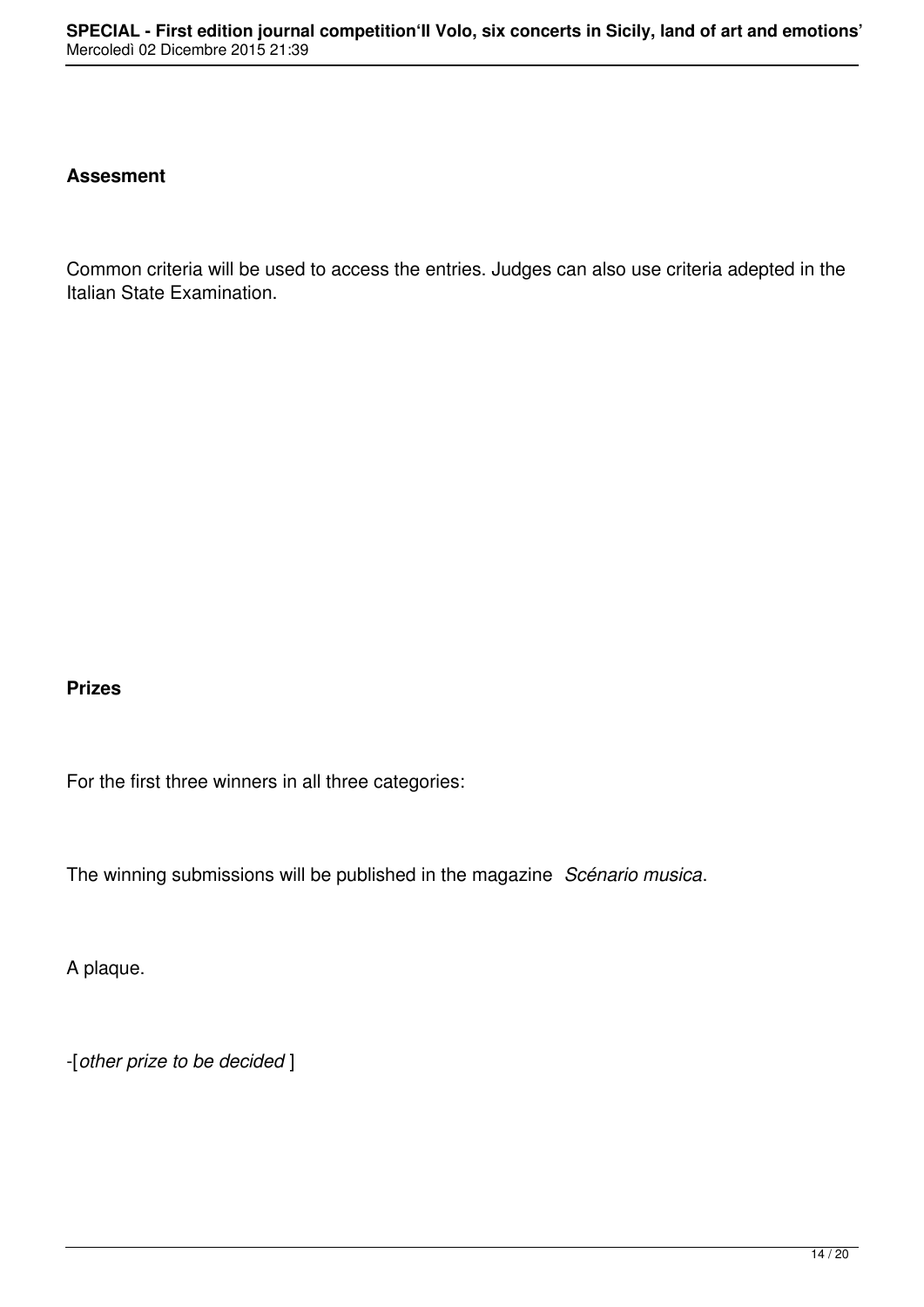For all entrants:

A certificate of participation

Winners must be present during the awards ceremony otherwise the jury will slide the rankings.

**Awards ceremony**

First days of November in an official place. Dates will be communicated.

Winners are responsible for travelling costs.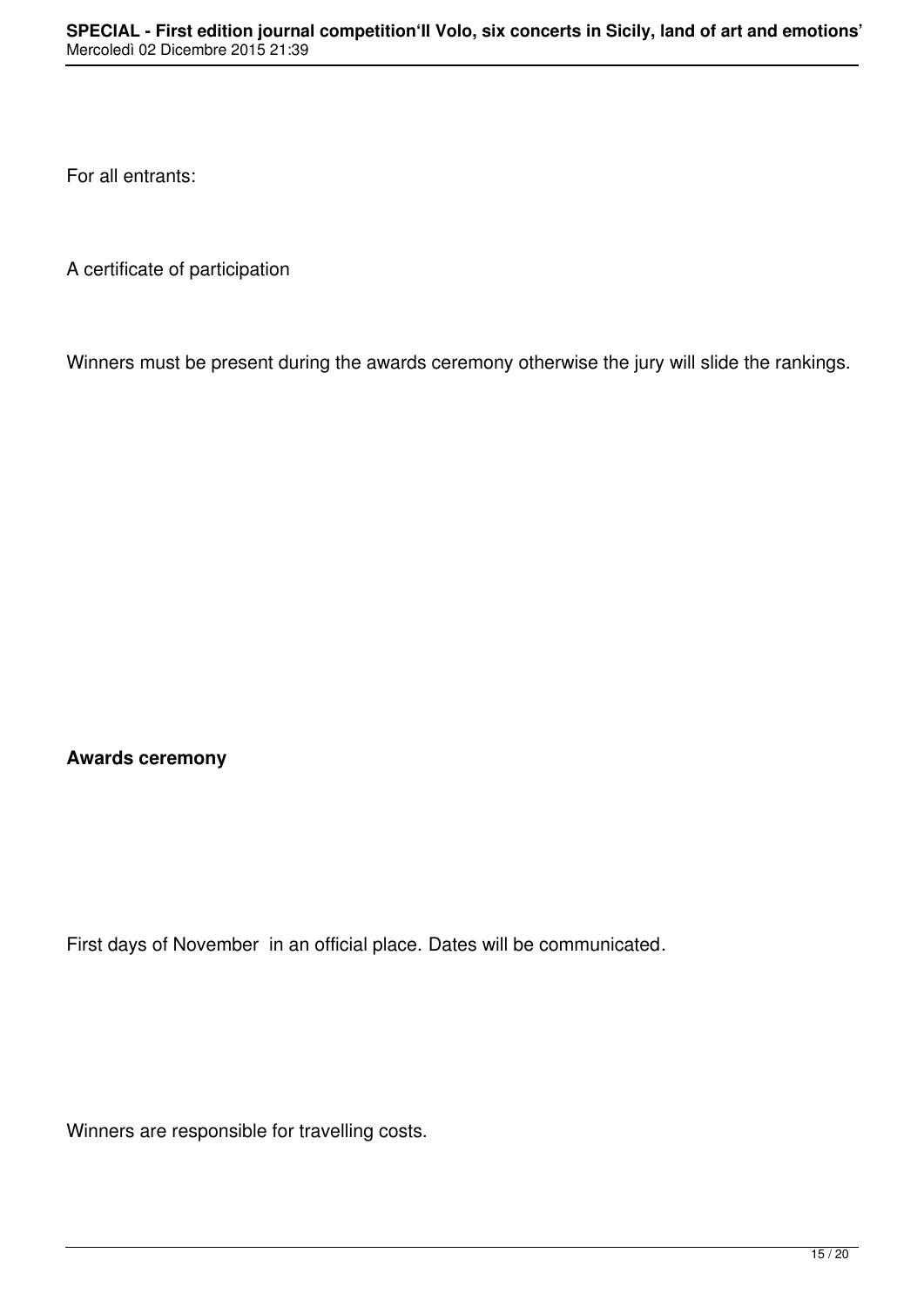City [*to be decided*] Acireale, Naro or Marsala.

During the evening, seventeen students from IIB of High School Archimede in Acireale, will receive a certificate for a news report video on Acireale.

**Attachement 1 -Form**

Il Volo, six concerts in Sicily between art and emotions.

First edition

Journal competition Scènario musica

reserved for young people between ages 13 to 20

special section for everyone no age limit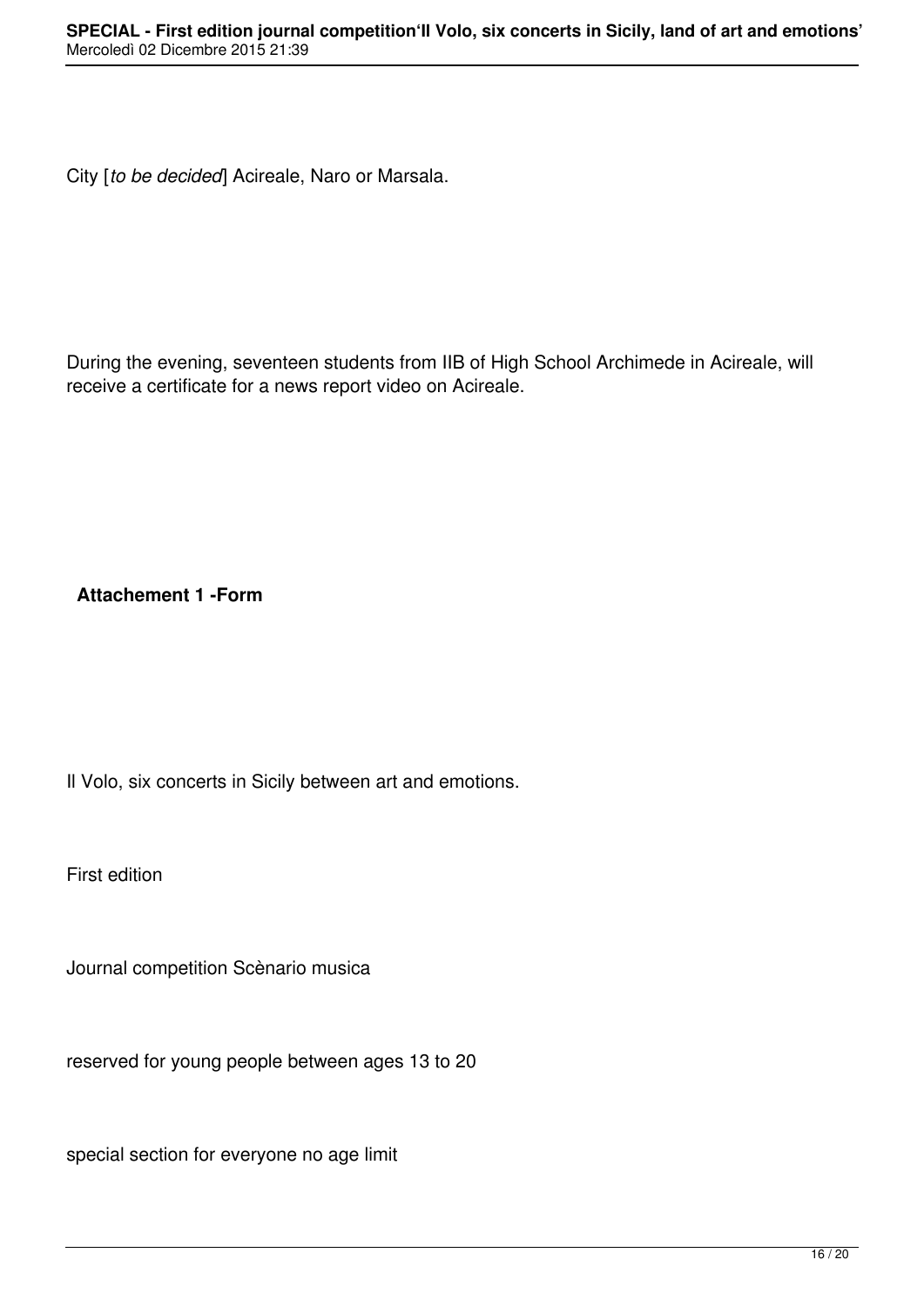**Form of partecipation**

name and surname \_\_\_\_\_\_\_\_\_\_\_\_\_\_\_\_\_\_\_\_\_\_\_\_\_\_\_\_\_\_\_\_\_\_\_\_\_\_\_\_\_\_\_\_\_\_

birth date \_\_\_\_\_\_\_\_\_\_\_\_\_\_\_\_\_\_\_\_\_\_\_\_\_\_\_\_\_\_\_\_\_\_\_\_\_\_\_\_\_\_\_\_\_\_\_\_\_\_\_\_\_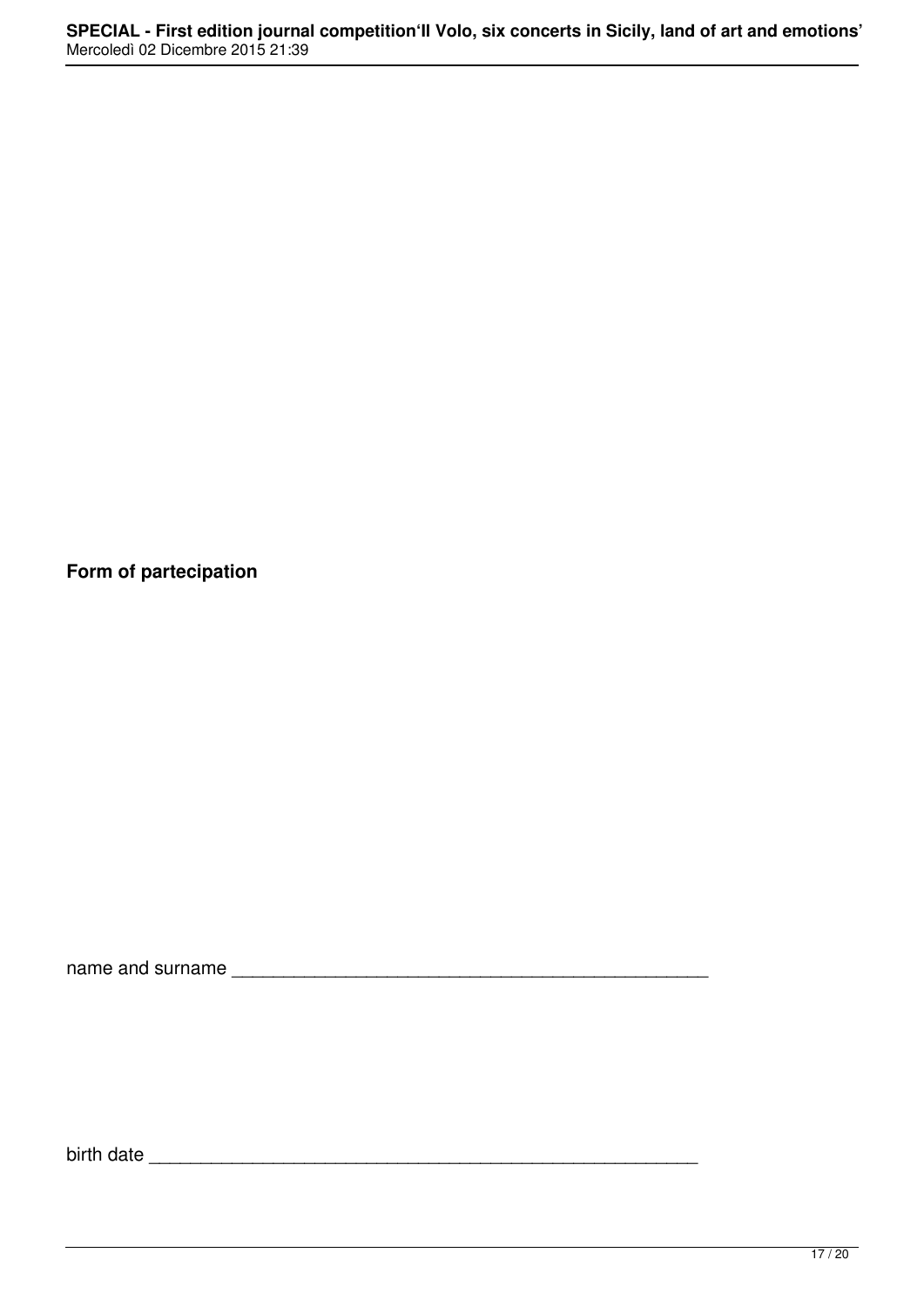or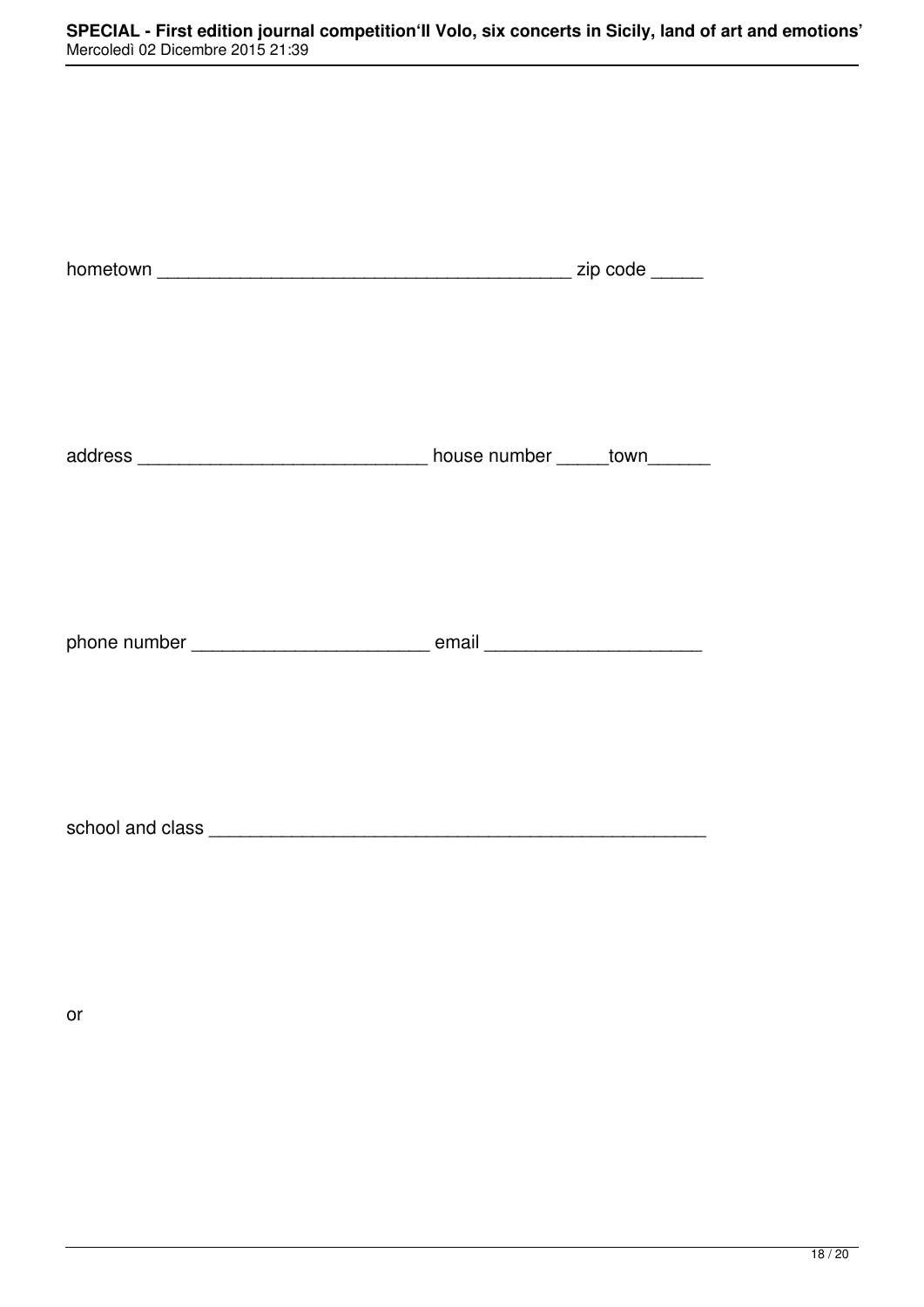workplace works are all the set of the set of the set of the set of the set of the set of the set of the set of the set of the set of the set of the set of the set of the set of the set of the set of the set of the set of

or

job \_\_\_\_\_\_\_\_\_\_\_\_\_\_\_\_\_\_\_\_\_\_\_\_\_\_\_\_

place and date **black in the state in the state holographic signature** 

\*For minors under 18 the signature of both parents or guardian is needed. Parents are separated/divorced signatures must be provided by both parents(article 155 of civil code).

\_\_\_\_\_\_\_\_\_\_\_\_ \_\_\_\_\_\_\_\_\_\_\_\_\_\_\_\_\_\_\_\_